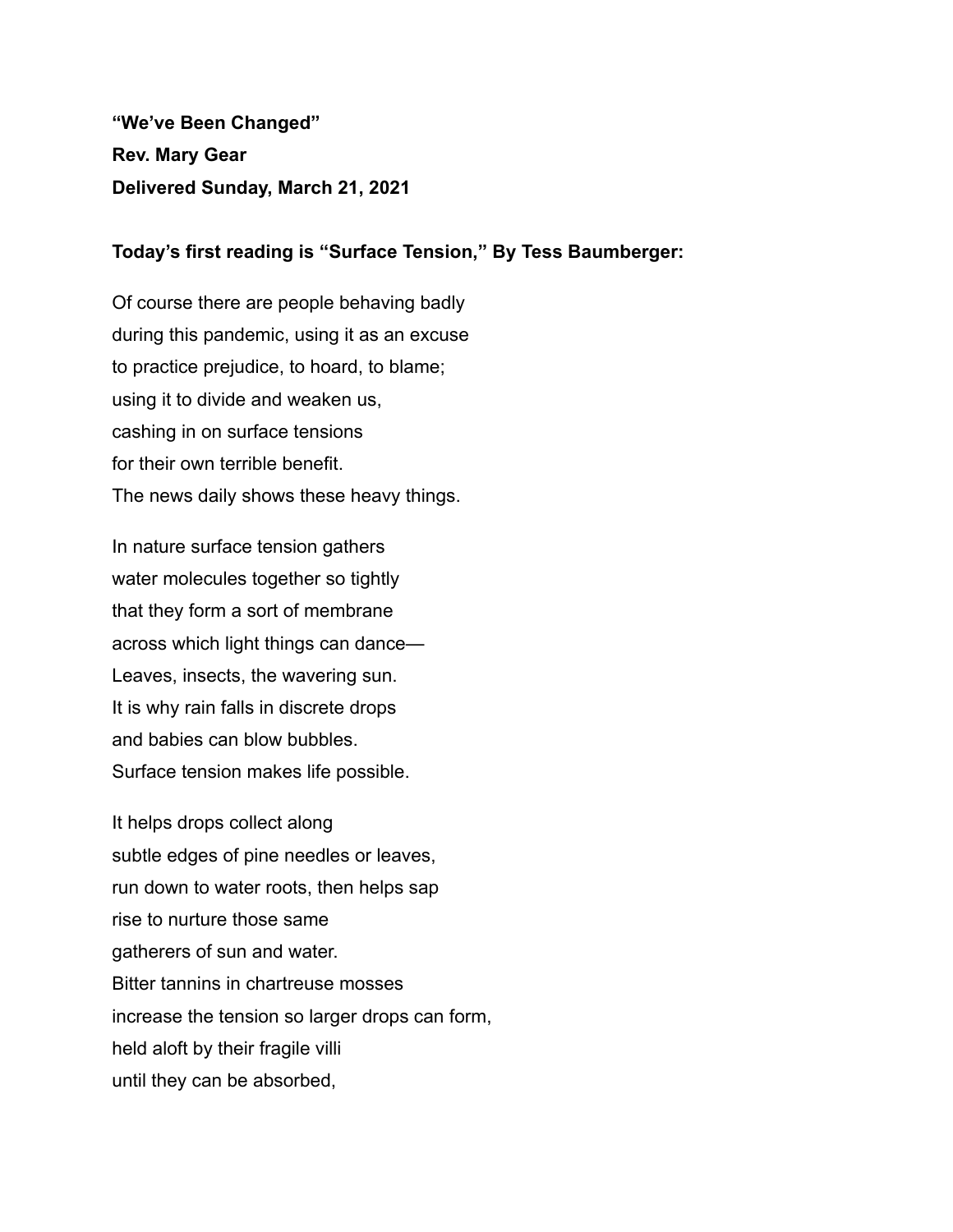or used to foster new life.\*

Here's the other picture revealed by this pandemic. People are reaching out in kindness and concern to acquaintances, neighbors, strangers creating aquifers, revealing watersheds running through the tiny capillaries of human hearts, minds, homes, streets and neighborhoods.

Could the bitter tannins cause such large drops to form that we can scarcely hold them up until they can be absorbed? Until we can use them to foster life?

Let us open ourselves wide to gather them So we may send them to the suffering, the grieving, the caregivers, and all the workers who always were essential.

Let us send them across all those spurious divisions because there is a deeper, humbler, more beautiful truth.

We deeply need one another, especially now. We can pull together across distances to form a surface Across which light things can dance and which can nurture life.

## **Our second reading is "Shaped by our dedication to the values that shape us… " by Rev. Karen G Johnston**

We will get through, not unscathed, to be sure  $\sim$ too much has been already lost,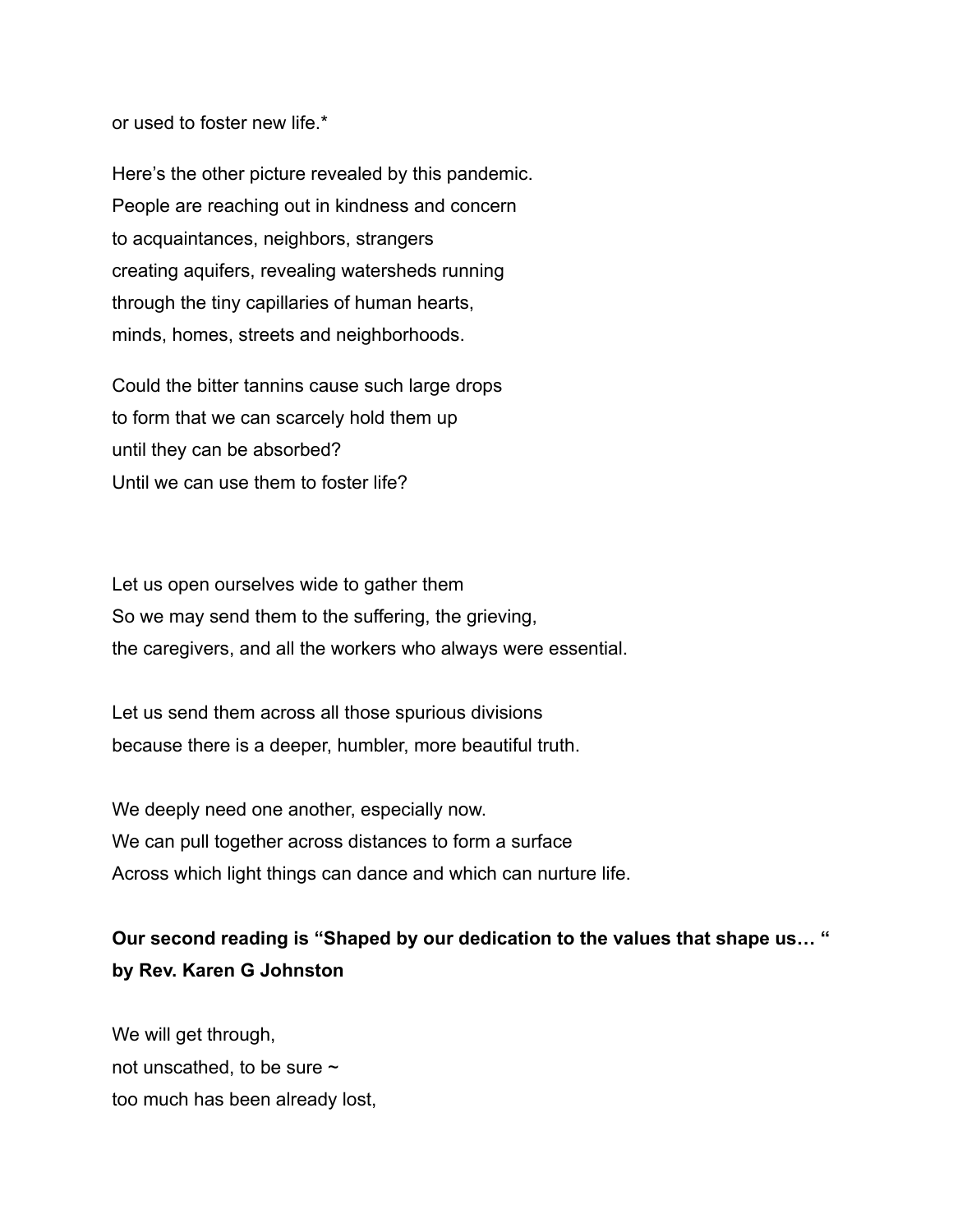too many beloveds have been lost.

So, not unscathed, but a new kind of whole. The kind that only emerges from the going through it, from the wrestling with it, from the demanding something in exchange for what we lose, making clear what we claim, making clear what we demand, in return, is not personal gain or revenge but  $\sim$  a blessing  $\sim$ shaped by our loves and our losses, our sorrows and our joys, our failures and our triumphs.

a blessing shaped by our bodies and minds, by our singing and dancing, by our praying and listening, by the beauty we persist in co-creating, the justice we insist upon.

a blessing shaped by our dedication to the values that shape us: unremitting compassion; a joyful and radical inclusion; a preferential option for the poor and marginalized; a deep and wide dismantling of white supremacy;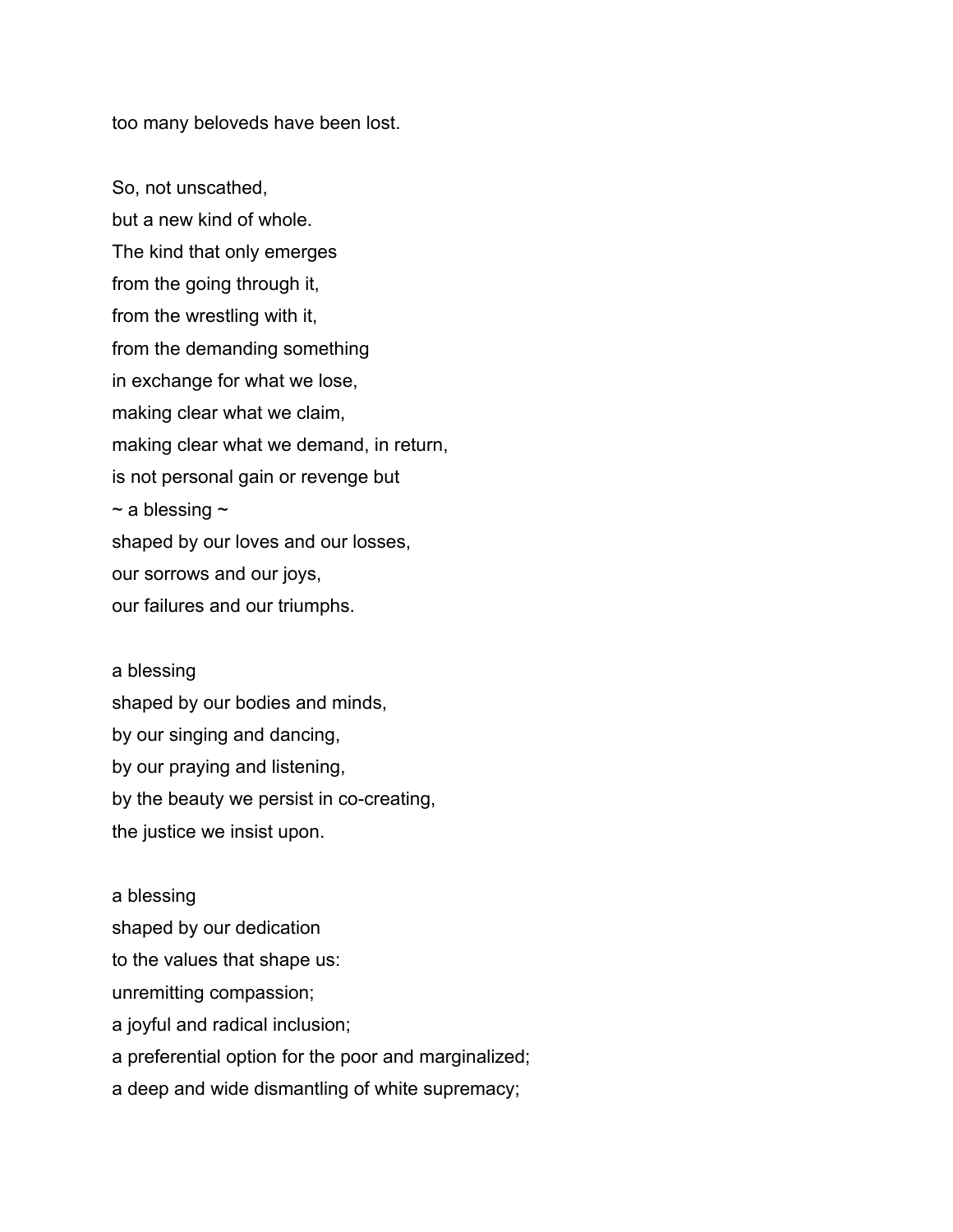honoring the great Mystery of life with appreciation and humility; and with a commitment to collective liberation that frees all.

A blessing for all.

## **Sermon/homily**

The global pandemic has affected everything, and the arts and artists have suffered greatly during this time. While the pandemic has unleashed creativity and adaptations that we would never have imagined, many of us grieve how we used to experience the arts. Perhaps none of the arts has been mourned more than the ability to make music together. Many of us have marveled at the amazing compilations of musicians in their individual Zoom boxes put together by skilled technicians. We were even more amazed when we learned that it takes hundreds of hours to create just one short piece of music that way. Still. Our yearning to make music together is as ancient as humanity itself.

Over this past year, choirs have been especially challenged and OUUC's choir is no different. Troy and choir members have done a great job of connecting by Zoom despite those challenges. The choir went online shortly after things shut down last Spring and have continued since. They've learned new music and Troy says many have improved their singing in unexpected ways. Troy has shared this journey with me as he learned new technology, as choir members learned new technology and the community stayed together, mostly.

Over the past few weeks, some choir members have started gathering with Troy to sing together in the Commons. Troy has created a hybrid choir rehearsal on Wednesday evenings where most members are online and a few are in the Commons. Rest assured, they are abiding by all of the health and safety measures outlined in the guidance for choirs and singing: 5-layer singers masks, at least 9 feet of distance,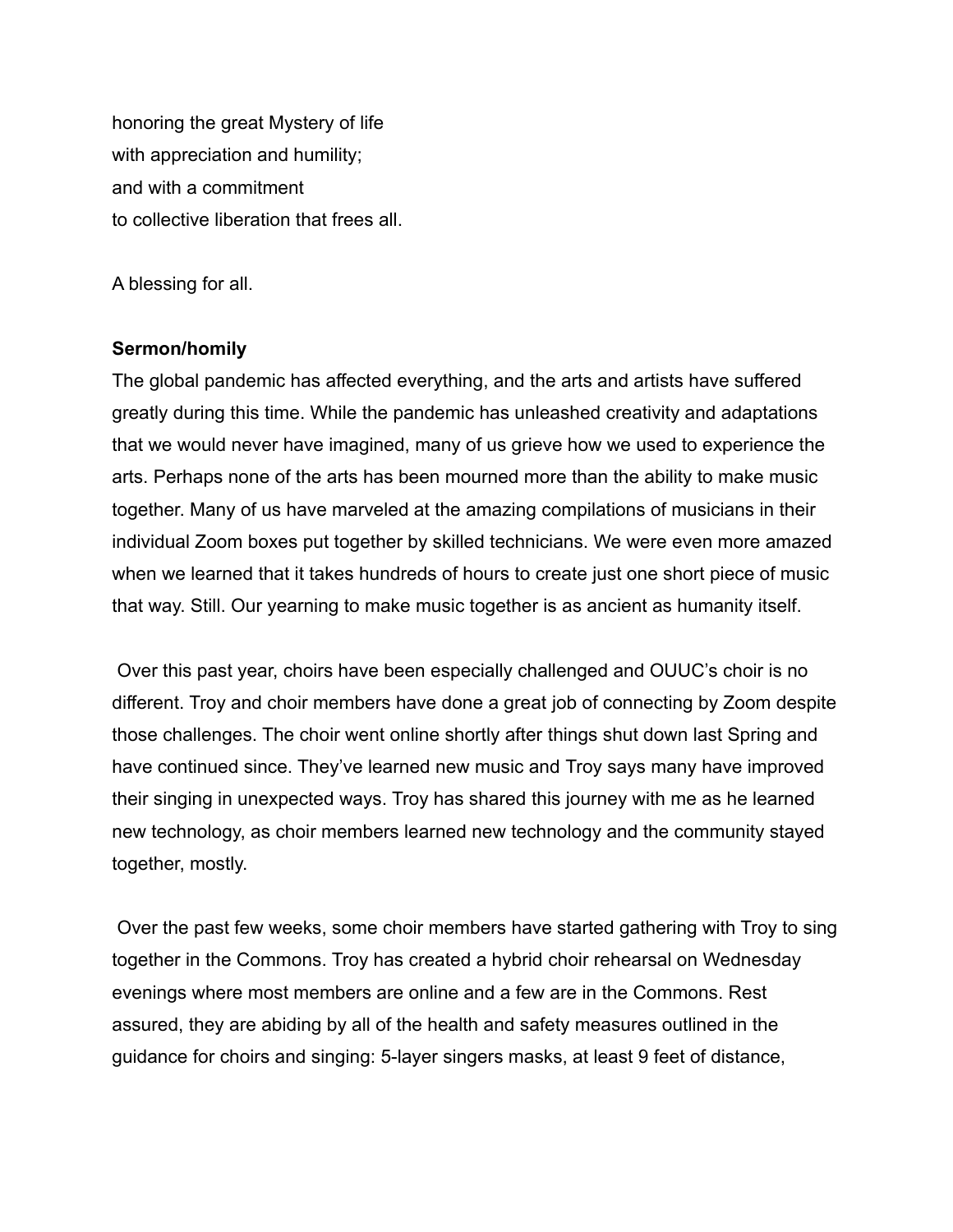screening and signing in for contact tracing if needed. There are two short rehearsals with 30 minutes in-between for cleaning and airing out the space.

Even more remarkable than all of the logistics are the reactions that Troy has shared with me. One relatively new member entered the OUUC building for the first time ever to attend a choir rehearsal in person a few weeks ago. They met Troy and other singers in person for the first time. Troy described to me the emotional release that came with seeing others in person and making music together: the fogginess that finally clears, a flood of emotions, and some tears.

Some of you have described this same release when you received your vaccination: a wave of emotions that includes sadness, joy and profound relief.

We have all been in a state of individual and collective stress for more a year. It is no surprise that we are experiencing strong emotions and emotional release as we move through this time.

Stress is defined as an external event that we experience internally with a perception of threat and that then affects us physically, emotionally, mentally and spiritually. Stress is an event that we experience as a threat that affects all parts of our being.

Stress and trauma can be viewed as being on a continuum. We all experience stress; our dinosaur brain responds to external events before our thinking brain even kicks in. What makes an event move from stress to trauma is our experience of it; we are more likely to experience an event as traumatic if we also feel helpless, powerless, without control.

There are several kinds of trauma. There is the chronic stress and trauma that some experience in childhood, like abuse, neglect, poverty, and other adverse childhood events. There is the trauma that comes from a shocking event, like an accident or assault. Then there is the chronic trauma of relationships in everyday life, such as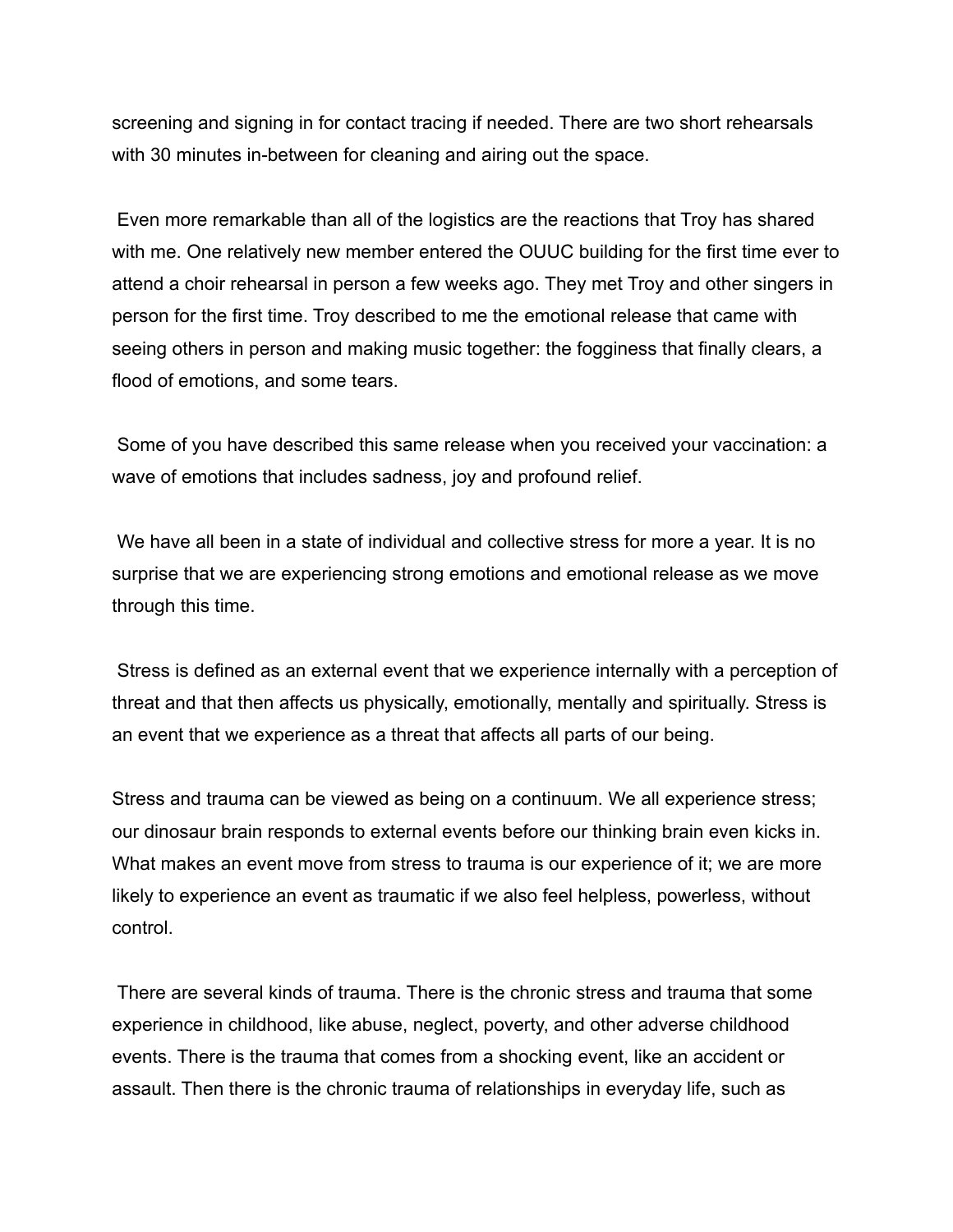discrimination and poverty. Black, Indigenous and people of color have a higher baseline level of stress and trauma because we live in a racist society with systems in place to support that racism. Chronic stress and trauma can also come from things like sleep deprivation and overworking. The stress is more likely to become trauma when we feel powerless to affect it.

There is individual trauma, things that we as individuals experience. There is also collective trauma, things that we experience as a neighborhood, community, state, nation or world. Things like war, natural disasters like fires and floods, and pandemics. We are in a time of collective stress and trauma now. Most of us had little or no control over how or whether the virus spread. We may have done what we could to mitigate it, but we've had very little control over much of what has happened. We certainly couldn't control its existence.

Our shared experience of the stress and trauma of the pandemic over this past year has affected us differently. For those of us who have experienced trauma in other ways, childhood trauma, traumatic one-time events, or chronic oppression, the stress of this time may be even more pronounced and traumatic because our internal and external resources are already maxed out. As I have said before, we are all in the same storm, but we are not in the same boat. We're not in the same boat when it comes to stress and trauma either.

Chronic stress and trauma affect our memory and our thinking. How many of us this past year have complained about feeling foggy, distracted, unable to concentrate or focus, not knowing what day it is, unable to remember what we had for breakfast today, let alone yesterday? It's not just Zoom fatigue, it's stress and trauma fatigue.

Over the past 25 years a new paradigm has been developing that recognizes the impact of chronic stress and trauma on all of us. It's called Trauma Informed Care. Many professions have adopted the principles and practices of trauma informed care, from social work and psychiatry to the criminal justice and child welfare systems. I learned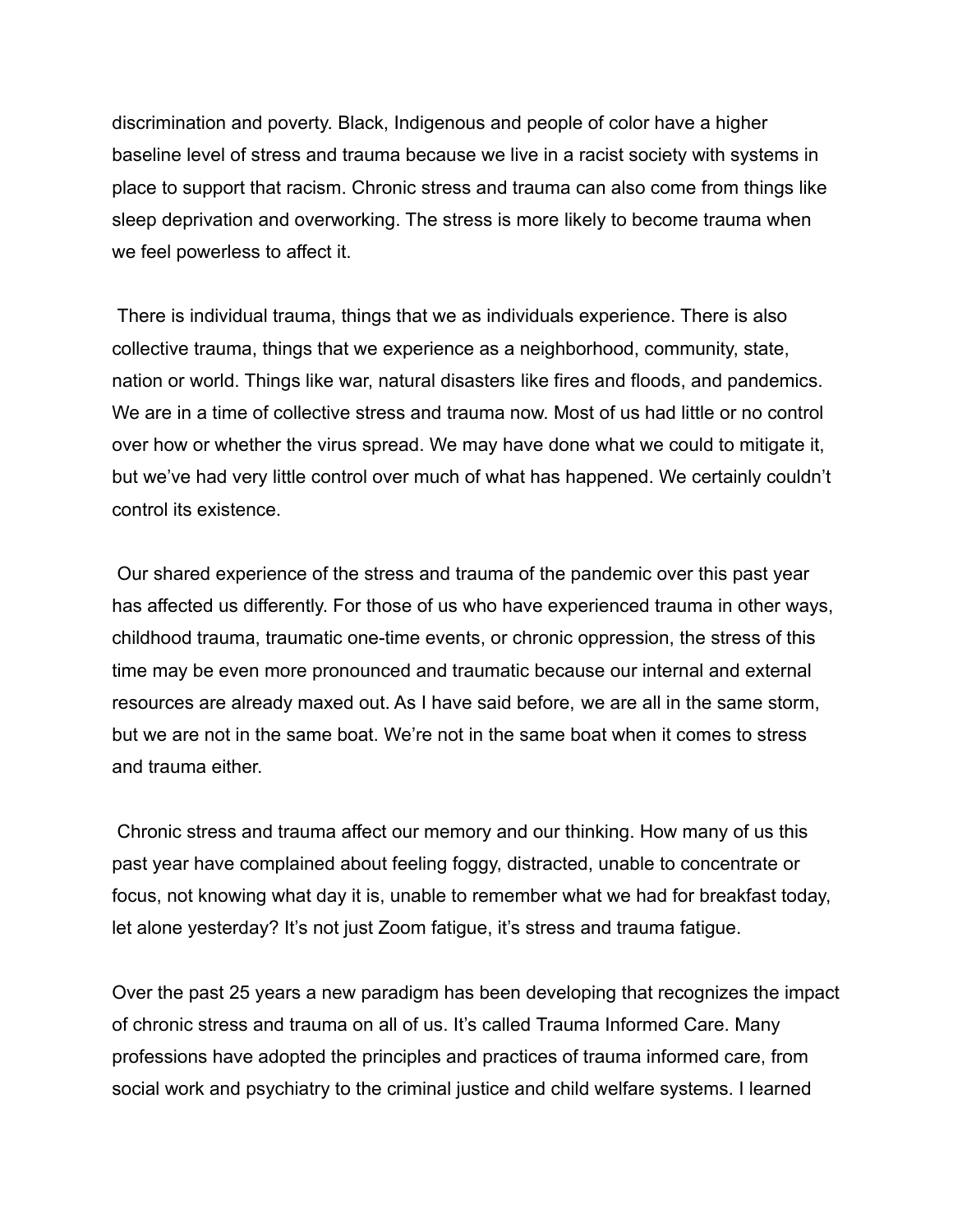about trauma informed care when I did a chaplaincy internship at the Oregon State Hospital in Salem, the place where the movie "One Flew Over the Cuckoo's Nest" was filmed. It was a really big building filled with stress and trauma.

The principles of trauma informed care are straightforward, asking professionals to consider the role that trauma and lingering traumatic stress play in the lives of the people they serve. We know that when we are stressed, we tend to return old ways of being and doing, things that may have helped us survive before but may not serve us well now. Often behavior that seems nonsensical and even destructive makes some sense when viewed in the context of trauma. For example, someone who seems unable to take even a small step to help themselves may be suffering from a lifetime of oppression that has taught them that is doesn't matter what they do, the discrimination will continue. Trauma has impaired their innate ability to care for themselves.

A trauma informed approach asks professionals to consider how they might behave to avoid adding new stress. How can they better help people heal? How can policies, practices, procedures and environments be created to support those who have experienced trauma? This approach considers that culture, age, gender, and other identities make a difference, as does the setting and context. The approach seeks to create safety, transparency, trustworthiness, support, collaboration, empowerment, and choice; all the things that stress and trauma take away. I hear our UU seven principles in these principles--inherent worth and dignity, connection, funding truth and meaning.

When I served at the State Hospital, I often reflected on what it might mean to provide trauma informed ministry. Over this past year, as we've lived through a pandemic, I have wondered what it might be like if we lived trauma informed lives. What if we lived our lives with the principles of trauma informed care, assuming that we all have experienced stress and perhaps trauma, so need safety, transparency, trust, collaboration and empowerment? This past year it has become even more apparent that all of us bring some level of stress and trauma to our relationships, some more and some less, but now we all have one big, shared experience of stress and trauma. We don't know what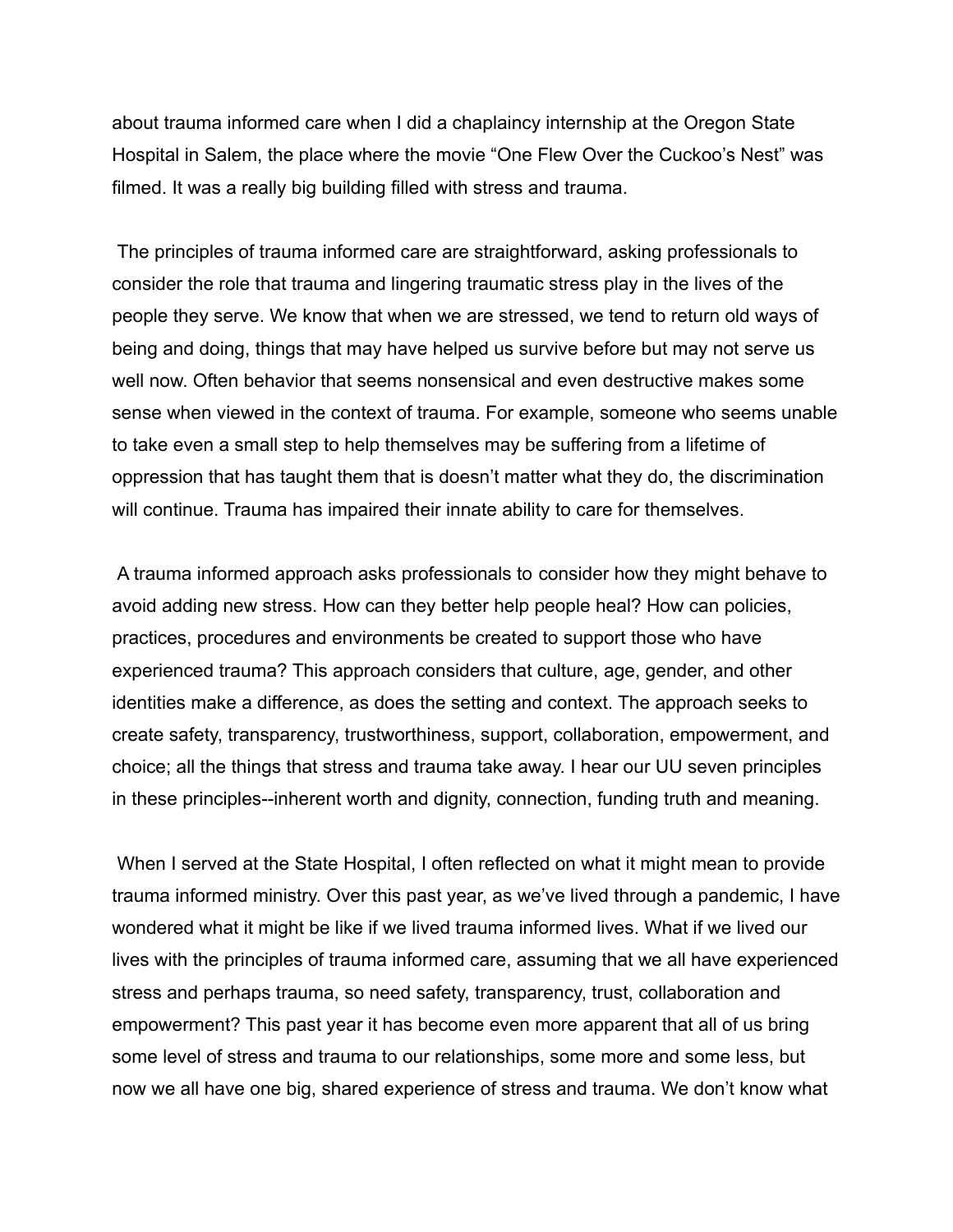else people have experienced in their lives; we do know that all of us have been affected in some way by the pandemic.

I believe that our most pressing theological question is this: with the realization that we are all connected, even more so now, how are we to be together?

As we begin to reconnect in person, we will have to re-learn how to be together. We'll have to learn how to communicate again. We will have to learn how to trust each other again. We have been changed and how we were together before may not serve us as we gather again. We have all experienced chronic stress and for some of us, trauma. If we were to live trauma informed lives, how would we treat ourselves? How would we treat others?

We might ask, how can we make space for and welcome the emotional release that we will feel? How can we help create safety and support for everyone? How can we empower each other, build mutuality, provide choice?

There are suggestions for how individuals can begin to control their stress and trauma, things like setting boundaries to get rest and rejuvenation, we are most resilient when we are rested. Things like slowing down to give ourselves time to process the experiences and emotions we've had, grieving for what has been lost. Keeping human connection and moving our bodies. Focusing on what we do have control over and taking action in a positive way. Noticing simple pleasures and gratitude.

As a community we can also support each other as we move into this next phase of the pandemic. We aren't done yet and it is not done with us. If we are to live among the ruins, as the reading today said, we need strength for what lies ahead. Just like Max the seagull, we can help each other find our way. We can offer grace to ourselves and to each other. We can remind each other to slow down, to process the emotions.